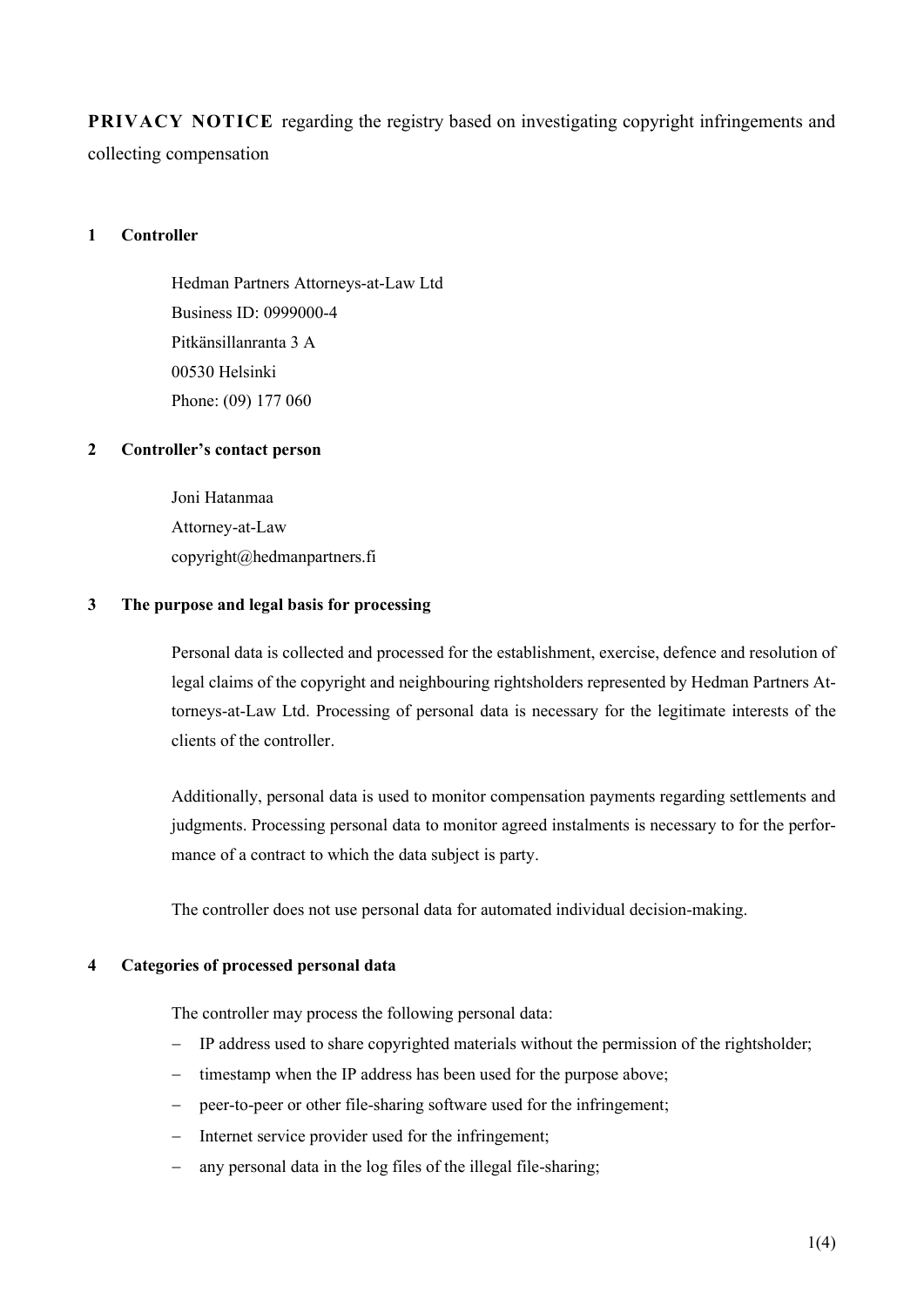- − information of the shared work, filename and the identifiers of the swarms (*swarm hash*) where the work has been illegally shared;
- name and contact details of the owner / user of the Internet subscription used for the infringement;
- amount and due date of compensation according to a settlement or a judgment;
- basis of compensation liability settlement agreement or details of the judgment (decision number, date, court);
- enforcement details of compensation, if any;
- − information of contacts made on basis of the infringement or the claim (letter/phone call/email etc. date, recipients and similar details);
- other information necessary for resolving the infringement or collecting the compensation;
- the data subject's social security number or date of birth for creating, executing, monitoring and enforcing payment plans made due to the settlement of an infringement.

# **5 Sources of the personal data**

The data subject's name and contact information are received from the Internet service provider which has disclosed them due to a court decision based on section 60 a of the Copyright Act. Obtaining and disclosing personal data is expressly laid down by national legislation which provides appropriate measures to protect the data subject's legitimate interests.

Technical information of the infringement originates from the teleconnection regarding the infringement. The controller receives technical evidence from the rightsholders it represents. Such data consists of electronic messages and traffic data between the infringer and rightsholder, and the controller processes data with the consent of the rightsholder.

Personal data regarding the contacts and settlements are collect from the data subjects. In order to agree on the settlement, it is necessary that the data subject discloses adequate personal data for the fulfil the rights and obligations of both parties.

If the compensation and remuneration for the infringement are in collection and the court requires additional information to uniquely identify the debtor, the controller may request information from the Population Information System if the requirements of the Population Information Act are fulfilled.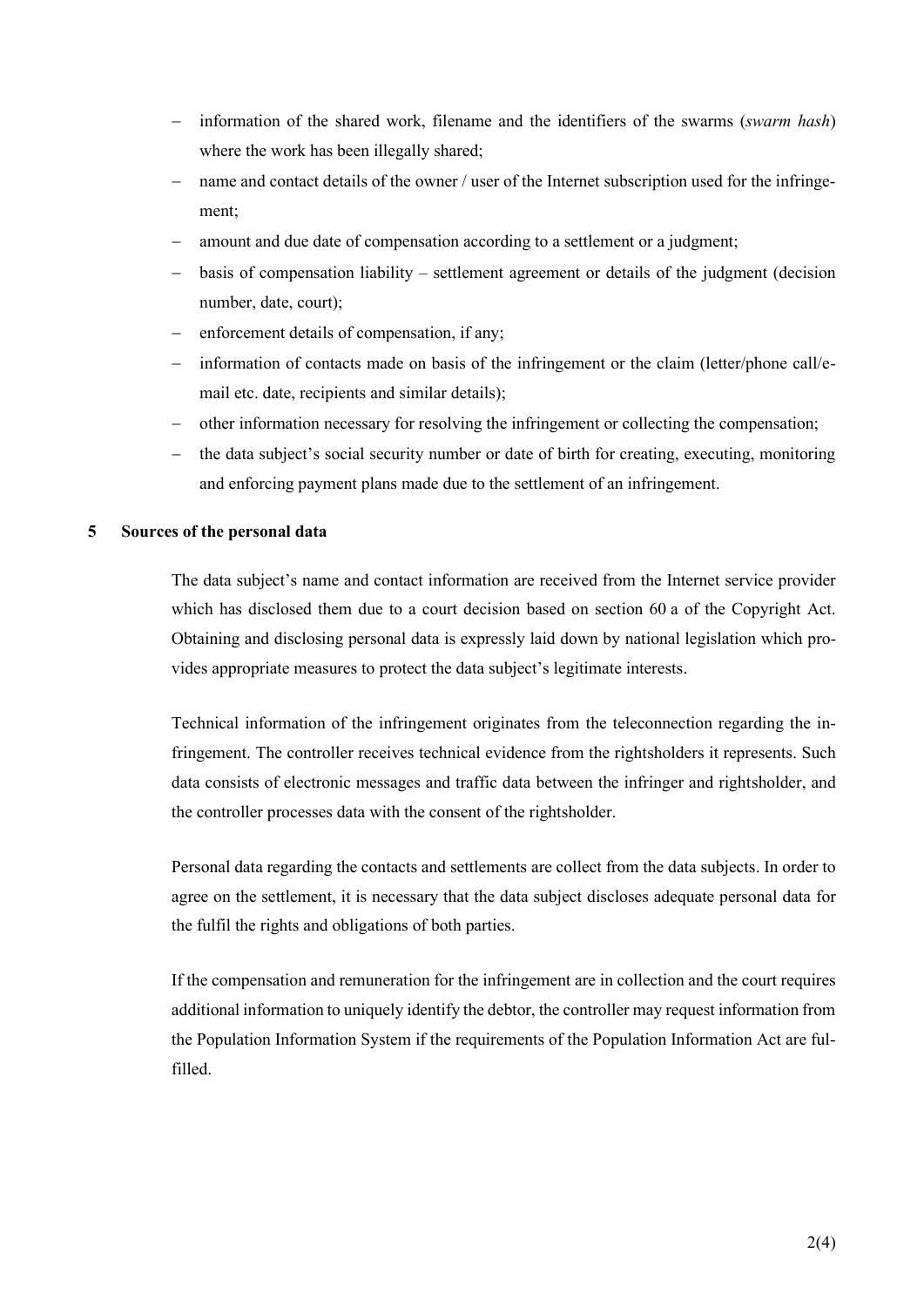#### **6 Retention period**

Personal data is stored as long as the compensation claim of the controller's client is executable or when the received personal data is of significance when establishing, exercising, or defending a legal claim. Expiration of a debt based on compensation and remuneration is prescribed in the Act on Expiration of Debt sections 4 and 7, and the final expiration is prescribed in the section 13 a of the Act. Without interruption, a claim for compensation and remuneration expires in three years after the rightsholder has become aware of the person responsible for the infringement or after 10 years from the moment of the infringement provided that the person responsible for the infringement is unknown. Despite the interruption, the debt expires after 20 years from when it became due. Personal data relating to an unsolved infringement shall no longer be retained when the 10-year expiration specified in the section 7 of the said Act has occurred, or should there be grounds for retention thereafter, after the final expiration prescribed in the section 13 a has occurred.

The controller retains personal data regarding settled infringements until the parties have fully fulfilled their obligations under the settlement. Unless agreed otherwise, the controller retains personal data for a maximum of one year after the final compensation and remuneration installment for a possible clarification of any inquiries and claims. The data subject is entitled to request the deletion of data immediately after the performance of his or her obligations. Despite the forementioned, the information necessary to fulfill the obligations under the accounting legislation may be retained for 6 years starting from the end of the controller's fiscal year.

#### **7 Transfers of personal data and recipients**

Personal data is obtained, stored and transferred only within the European Union. Personal data is not transferred outside the European Union or European Economic Area.

Some data processing activities are outsourced to processors Arvato Finance (1730113-3) and Tecxipio GmbH (HRB 712165). The processors process personal data solely according to instructions given by the controller.

Pseudonymised personal data in the technical evidence of the infringement can be disclosed to expert third-parties to be processed on behalf of the processor if the disclosure is necessary for resolving the infringement. Personal data is not disclosed to other parties.

All personal data can be disclosed to the police when filing for preliminary investigation. IP addresses and timestamps are disclosed to the competent court for the filing applications pursuant to